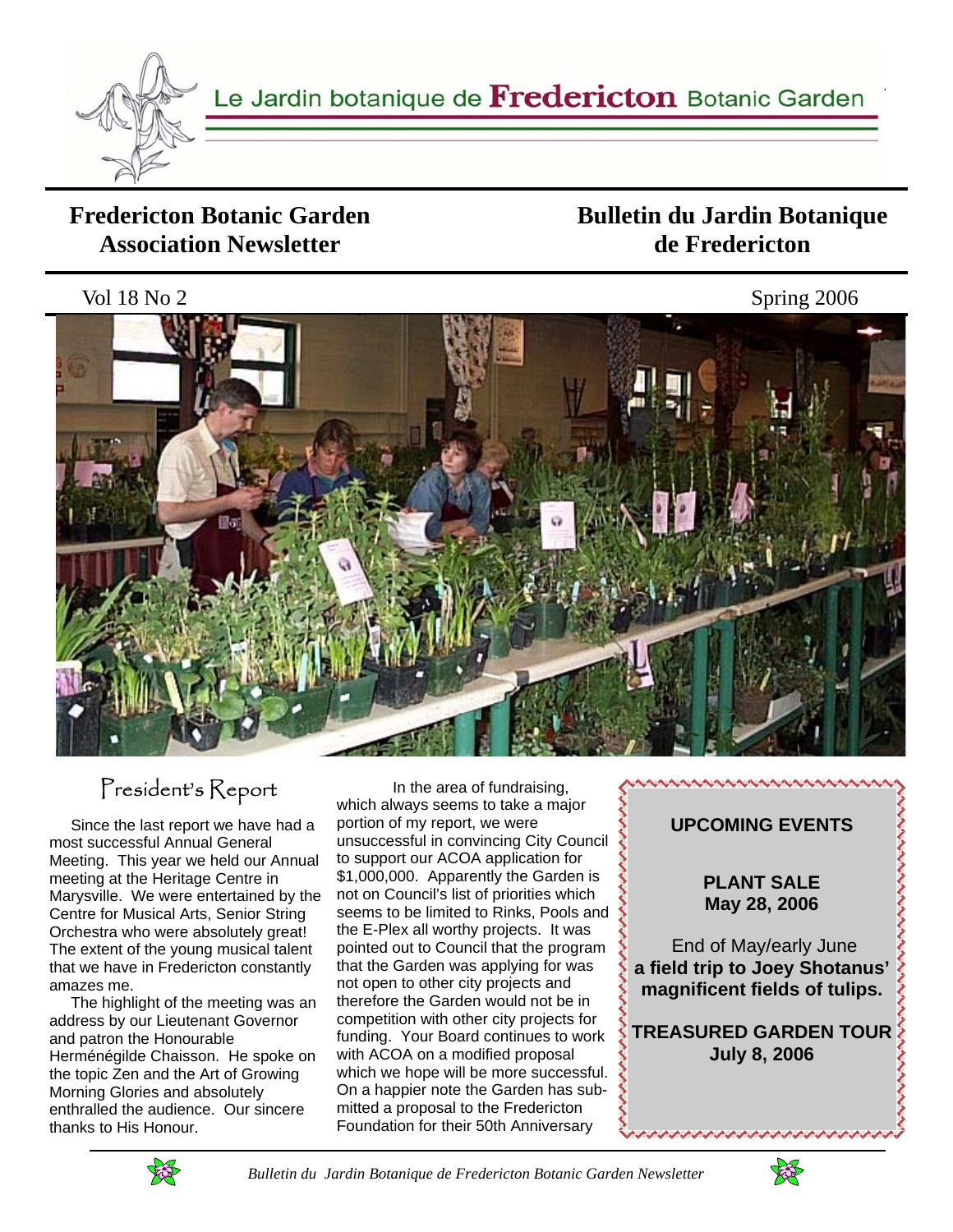Foundation 50 grant. This is a very special one time only competition for a \$50,000 grant. We have proposed a rebuilding of the entrance garden to a more useable and public friendly space in which special events such as art shows, concerts, receptions and weddings may be held. So far we have passed two selection levels and are scheduled to make an oral presentation on May 18. Special thanks are in line to Brian Parker who developed a beautiful proposal and presentation.

 The Garden is beginning to wake up after a rather unusual winter. By the first week of June our Rhododendron and Azalea gardens should be in full bloom. These are fairly new gardens and should be reaching their prime this year. They are located just north of the pond and near the Hal Hinds Memorial Garden. Don't miss this display; it will be well worth a visit.

 I encourage all of you to lend your support to the upcoming Plant Sale and Raffle to be held this year on Sunday, May 28. As always volunteers are needed. Please help.



# Membership Committee

 Spring gardening season is here again and early flowers have already appeared to brighten our days! When shopping for garden supplies, seeds or plants - do not forget to ask for your 10% discount (as a member of FBGA) **before** a purchase is rung up at

## WIN a new screen tent! HELP US FIND NEW MEMBERS!

All new members joining from May 1 until mid July will have their names entered in a draw for a beautiful screen tent. This would be a great addition to any back yard - enjoy those long summer evenings without the annoyance of mosquitoes, blackflies, etc.

Give a gift membership to a new member and your name will also be entered (once for each new membership) along with the new member's name. Increase your chances of winning this fabulous prize by finding a dozen friends or relatives who are interested in the Botanic Garden and would like to support us by joining. Remember, memberships are a good bargain, and provide a 10% discount at many garden outlets



participating garden supply outlets— Capital Landscape & City Gardeners, Corn Hill Nursery, Co-op Country Store, like to visit us there. Currie's Greenhouses, Green Village Home & Garden, Kent Garden Centre, Scott's Nursery, and Wetmore's Landscaping Sod and Nursery. We would like to express our appreciation to these suppliers, who have made your membership more valuable!

 We are planning to set up both our Membership booth and the "Botanic Boutique" at the Plant Sale, and will have some garden-related items for sale - some at reduced prices. Lapel pins were introduced three years ago, and will be available again this year. If you do not have yours, be sure to buy one. We have some attractive gardeners' utility belts, packages of stretchy tomato plant ties, some note cards based on beautiful garden photographs, battery-operated bug zappers for those pesky mosquitoes, deer flies, wasps, etc., and more! So come and browse our "Botanic Boutique" while you are at the plant sale!

 And remember that the sale is a convenient time to renew your membership for an additional year. See us in the Membership booth in the raised restaurant area of the market. We have

also been invited to set up a display at Green Village on May 20 if you would

 New members joining at the sale (or between now and mid July) will have their names entered in a draw for a beautiful and roomy screen tent provided for a second year by Kent Garden Center. If you bring a friend to the sale or to a "Talk in the Garden", please encourage them to become a member so that they can share in the advantages of membership - and we will put your name in the draw too if the friend joins. The draw will take place at the Treasured Garden Tour in July. Don't miss out on this!

 Please consider giving a friend a gift membership this spring - again, both your name and the friend's will be entered in the draw.

> *Cost of Membership*  Individual \$20.00 Family \$35.00 Senior/Student \$15.00

Submitted by FBGA Membership committee (Nancy Beltrandi, Janis Boston, Wendy Bourque, Karen Cook, Melaine Duchastel, Nadia Khoury, and Lucy Dyer )



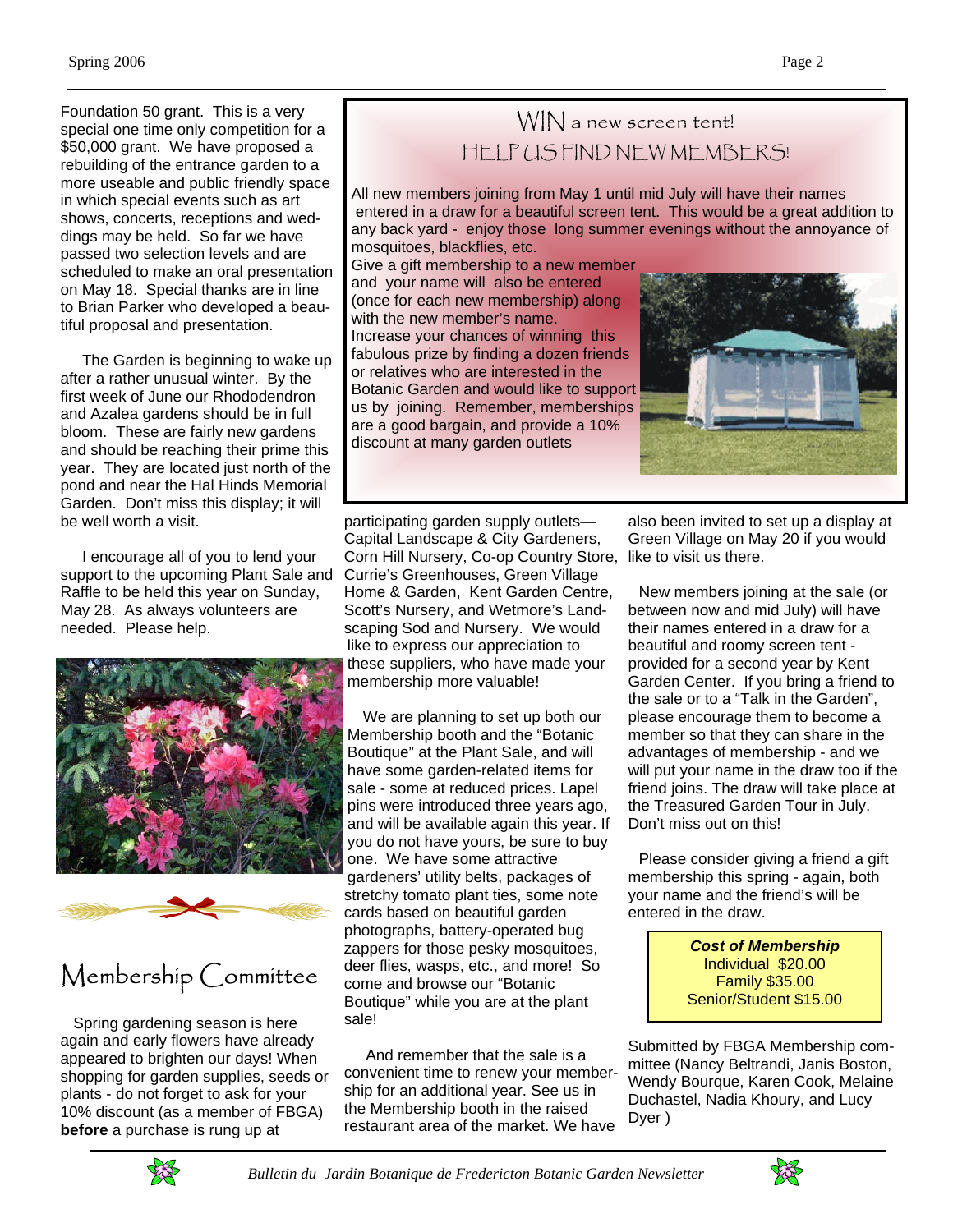#### **Plants that changed the world: Spices**

by Jane Seabrook

 Soft breezes in the wet tropics bringing the scent of tropical flowers and spices, this is the image we have of South East Asia, the home of many of the spices that we use in everyday cooking. But some centuries ago Western Europe and the Americas lacked many condiments and food was pretty dull. Imagine cooking without cloves, ginger, nutmeg and mace from Indonesia (the Spice Islands), pepper, cinnamon, coriander and cardamom from India.

 Trading with Persia, the Romans obtained very expensive spices from South East Asia. Eventually, through the efforts of Portuguese and Dutch traders, spices flowed through the port of Venice. Originally, cloves, nutmeg and mace were rare and only grew on a few small volcanic islands of the Moluccas, now Maluku Province, of Indonesia, and it took some time before these plants were adapted to other parts of South East Asia.

Pepper (*Piper nigrum*) originates from



Spices for sale in a Balinese market

the monsoon forests off the southwest coast of India, and was the largest spice import into medieval Europe. When Christopher Columbus set out westwards with his fleet and landed in the Americas, he was looking for a new route to South East Asia. Instead of pepper he found the chilies (*Capsicum frutescens*) used by the Indians, and called these capsicums pepper, thereby



Rice seedling nursery and paddy, Bali Indonesia

starting a confusion that lasts until this day. We often say that a dish is too spicy really meaning that it has too much chili pepper in it. Some cuisines are surprisingly bland if you remove the hot pepper, a sign of a lazy cook! Laws dating from the  $10<sup>th</sup>$  century stated that British stevedores and seamen were not allowed to have cuffs on their trousers and had to have their pockets sewn shut because the ship owners did not want the men to bring valuable peppercorns ashore. Elizabethan sailors carried little leather pouches on their belts containing peppercorns to be used to flavour their bland diet at sea.

 White pepper, which is considerably less aromatic than black pepper, is obtained by removing the black outside coating of the peppercorn and grinding this portion separately.

 Cloves (*Eugenia aromatica*) are the dried flower buds from a small tree which grows in South East Asia. Ground cloves and oil are extracted from the buds. Do you remember the clove oil that used to be used for toothaches? Nutmeg and mace, which also come from Indonesia, are related. The mace, which when fresh is a red webbing surrounding the nutmeg, is separated



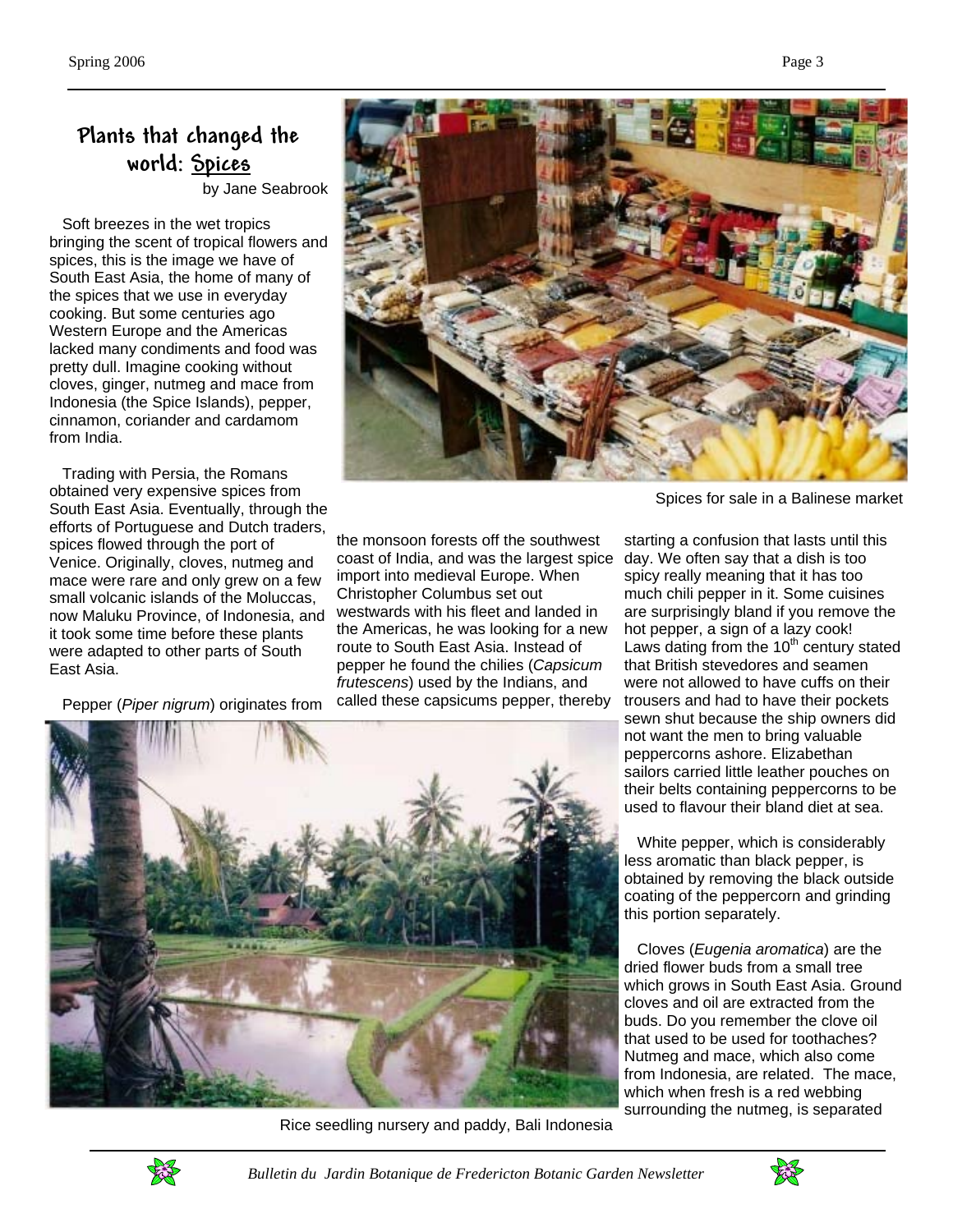and the subtle differences in the two plant parts are exploited. The thick, short sticks of brown cinnamon (*Cassia lingea*) we see in our grocery stores are the bark of a tree native to China. A much thinner and longer roll of yellow bark (*Cinnamomum zeylanicum*) comes from India and Sri Lanka.

 Markets in Bali, Indonesia, have a dazzling array of spices available to shoppers. Balinese cooking takes advantage of the huge array of spices available in their local markets: cardamom, chilies, cinnamon, coriander, cloves, ginger, peppercorns, turmeric, all part of the magic of this lovely island. At night the gentle off shore breeze brings the scents of night-blooming tropical flowers and the fragrant cooking of the evening meal.

*The Food of Bali. 1994. Periplus Editions. Available from Scoop 'n Save in Fredericton.* 

*The Spicey Food Lover's Bible. 2005. Dave DeWitt and Nancy Gerlach. Stewart, Tabori & Chang.* 

*Cook's Ingredients. 1980. Adrian Bailey. Dorling Kindersley Pocket Encylcopedia, London.*



#### **Canadian Peony Society Annual Show and Meeting**

 The Canadian Peony Society Annual Show and Meeting will be on July 1 & 2, 2006 at Les Jardin de Métis on the shores of the St. Lawrence. Several years ago the Fredericton

Botanic Garden Association members had a wonderful time when they travelled to the gardens. The season is a little later around Grand-Métis and for many gardeners this is a chance to see our favourite flowers in bloom again.

 Why not take a 5 -6 hour drive and visit the Garden and the Peony show. You will be rewarded with a rare sight... the Himalayan blue poppy in bloom.



Himalayan Blue Poppy (*Meconopsis betonicifolia)*

#### **The White Garden**

Jane Seabrook

 Last fall, the Site Development committee planned and Jeff Graham and his crew planted a small 'White Garden' on the east side of the access road, about half-way up the Garden. The plants were very kindly supplied by Scott's Nursery and Brian Parker designed the half-circle-shaped garden. We hope that the mild winter of 2006 has been kind to the new plants.

 The great English poet, journalist and gardener, Vita Sackville-West wrote about her ideas for a white garden at her famous garden at Sissinghurst Castle in the *London Telegraph* ("The Birth of the White Garden")*.* White gardens are best seen at dawn or twilight when the shadows are long and mysterious. The painter's principle of *chiaroscuro*, the play of light and shade, is prominent in a white garden, especially if there is a backdrop of dark trees or a hedge.

 Imagine the textures of hostas and the grey of artemisia, smooth and silvery. The nodding of goose-necked loosestrife and white phlox in the background with white peonies and upright white irises providing changes in texture.

 Many white plants have a lovely scent: maybe to compensate for their lack of colour they need another enticement for pollinating insects. In fact many night-blooming plants are white. A couple of years ago we sold Casa-Blanca lilies at the FBG Plant Sale. In the evening their big flowers look ghostly, as if they are floating in the moonlight.

 Vita Sackville-West's white garden has become famous and is one of the main attractions at Sissinghurst Castle. Who would have thought that such a simple idea would be transported around the world!

 If you would like to read more about white gardens and Vita's idea,





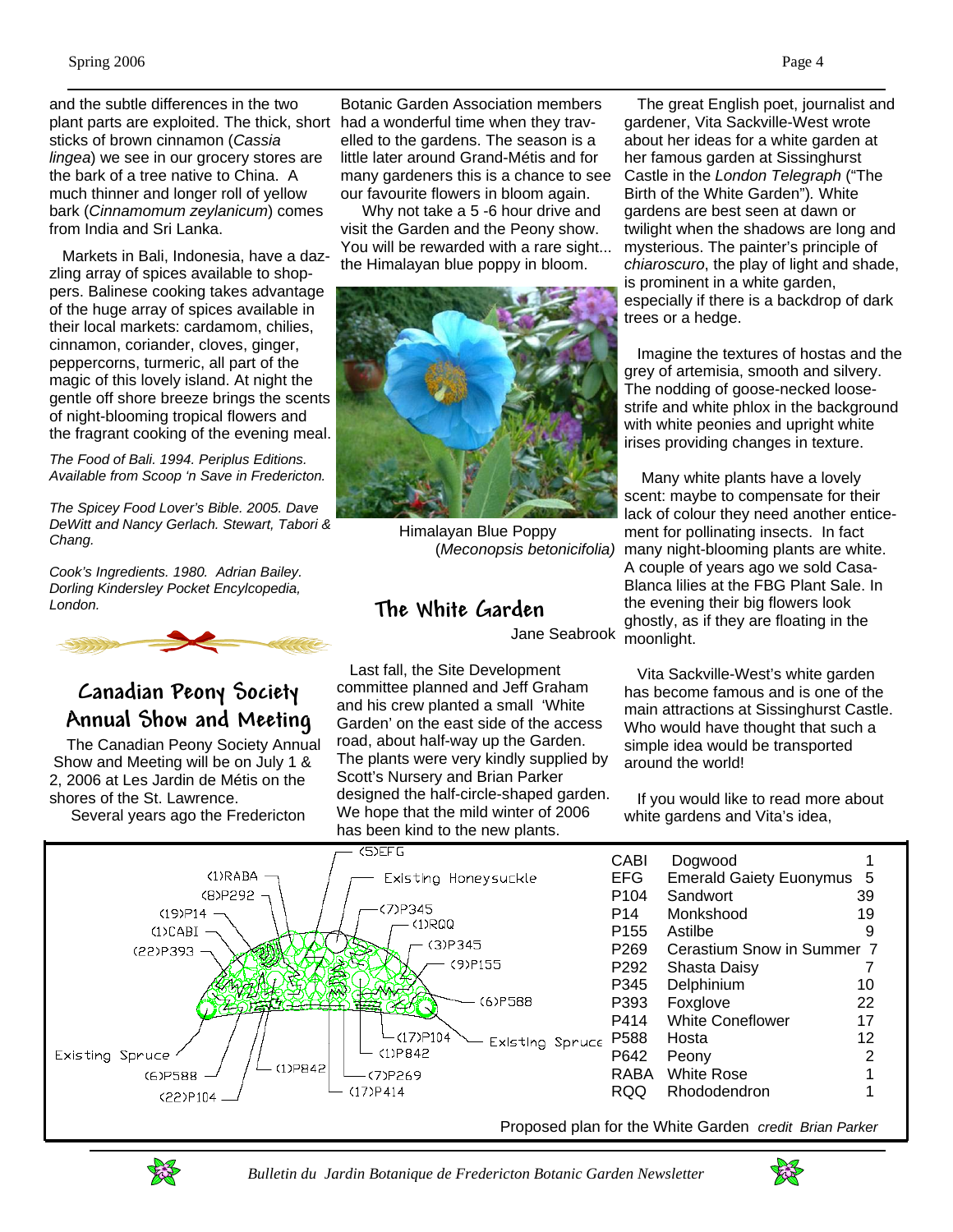the following books are available in the Fredericton Public Library:

*A Garden by the Sea. A Practical Guide and Journal. 2005. Leila Hadley. Chapter 11.* 

*V. Sackville-West. The Illustrated Garden Book . A new anthology by Robin Lane Fox (1989). This is a wonderful book of garden writing, and the articles are as fresh today as they were when written in 1947-61, accompanied by exquisite coloured drawings by Freda Titford.* 

*Sissinghurst: the making of a garden by Anne Scott-James (1974)* 

*Vita's Other World. A gardening biography of V. Sackville-West by Jane Brown (1985)* 

*If you would like a personal copy of V. Sackville-West's books, look at the ABE Books website (abebooks.com). Some of them are only \$5.00.* 



#### New Brunswick Botany Club

Wild plant enthusiasts in New Brunswick Jane and Bill Seabrook, Nancy get together for field trips to discover New Brunswick's rich botanical diversity, and to share knowledge of its flora. The 60 or so members of the New Brunswick Botany Club (NBBC) host workshops as well as field trips. They recently participated in a survey of the University of New Brunswick Woodlot, an area that is heavily used for recreation and education.

This summer members of the NBBC will be treated to an introduction to sphagnum mosses in the Lake George area (June 17). Trips to Kennedy Lakes protected Natural Area (July 15) and the Third Lake and Green River Watershed (Aug. 12) are planned. Membership is just \$10.00. Contact: Sara Richard at 506 455-4383.

The NBBC web site is: www.macbe.com/botanyclub/home.html

If you interested in our native plants why not join the NBBC and see for yourself how beautiful our New Brunswick flora really is.



**Thank you!**

The FBGA 's eighth Silent Auction was held at the Marysville Heritage Centre this year. The Centre was very convenient, and spacious. We had plenty of room to display all our auction items, spread out the many books and magazines that were donated, set up several food and beverage tables, and still have plenty of space to sit and enjoy the entertainment.

We want to thank the many members and friends who attended. Your presence was greatly appreciated, and very valuable. We realized about \$2,100.00 this year, which is just about double what we made last year.

We also want to thank all the people who donated such wonderful items for us to bid on. Thank you very much to: Beltrandi, Louis-Philippe Albert, Travis Lane, Mary Pugh, Genevieve Laloux, Carol Wakeham, Gwen Herbin, Bill Hall, Jo Lynam, Eleanor Methven, Pat Mason, Marie Wilcox, Charlie Fullarton, George Strunz, Lucy Dyer, Kate Fitz-Randolph, Janet Crawford, Graham Allen, Jim and Betty Nicholson, Judy McKendy, Haifa Miller, Bill Walker, Mike Dillon, Mitch and Wendy Bourque, Don Young, Isabel and Knut Grotterod, Juliet Davis, Joyce Astle, Avis Bruce, Doreen Wallace, Katherine Crawford, Isabel and Dugald Richford, Dale and Carol Bray, Linda Rae Burke, Susan Cassidy, Carla Ward, John Welling, Capital Credit Union, Philip and Melaine Duchastel, Chantel, Michael, and Nadia Khoury, Eileen Knight, Brian Parker, and all those who remain anonymous but who gave generously. **Thank you**.

# Talks in the Garden

#### **Series 2006**

 End of May/early June—a field trip to **Joey Shotanus'** and his brother Tim's magnificent fields of tulips. We will see over a half a million tulips in bloom, a delight to behold I imagine, so don't forget your cameras! A car pool from the Resource Centre will be available. Time and date to follow. We will send out a reminder by email.

 Thank you all for your support over the season.

 Janis Boston email: janboston@rogers.com

The Fredericton Botanic Garden Newsletter is published four times a year by the Fredericton Botanic Garden Association, Inc. The FBGA is a registered charitable organization for tax purposes. The objectives of the FBGA are to guide the establishment of the Fredericton Botanic Garden and to foster an awareness and appreciation of plants. To obtain information on membership and to

become involved in FBGA activities please contact us: **506-452-9269 PO Box 57, Stn. A, Fredericton, NB E3B 4Y2 or fbga@nb.aibn.com** 

**Web: www.frederictonbotanicgarden.com** 

*Fredericton Botanic Garden Association Board of Directors - 2006 President - Bill Seabrook Vice-President - Joel Richardson Secretary - Joe Harrison Treasurer - Michael Dillon George Bastin Lucy Dyer Jack MacDougall Brian Parker Jacques Paynter Carole Peacock Carmen Stuart George Strunz* 

Get Well Mike Dillon from your friends and fellow workers on the Plant Sale Committee



 *Bulletin du Jardin Botanique de Fredericton Botanic Garden Newsletter*